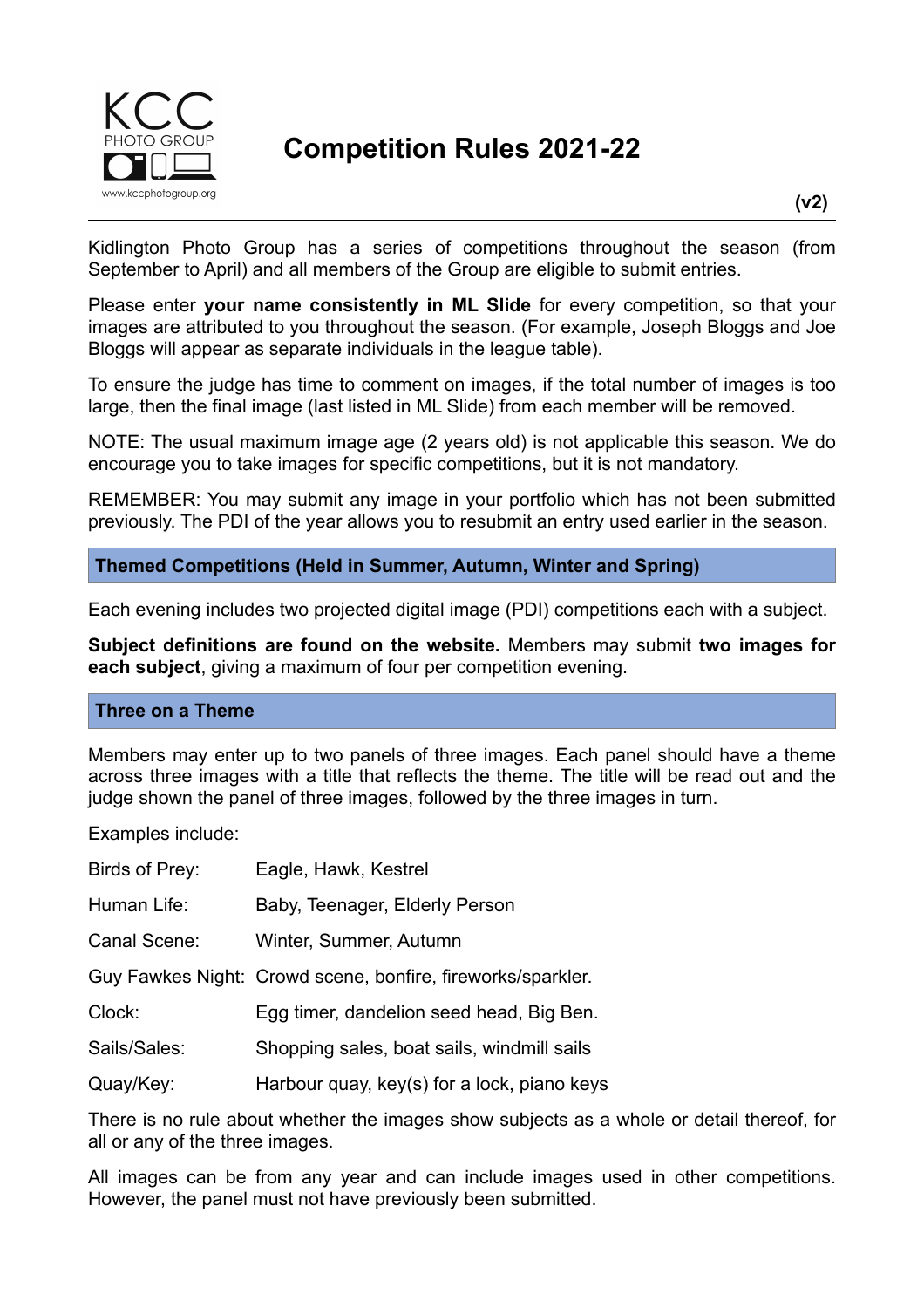# **Guidance on Preparing your Panel**

- Select three competition-quality images. The panel will be judged on the individual image qualities *and* how well they sit together, giving one score for each panel.
- Images should be balanced for colour and arranged to produce a harmonious set.
- All the images must be in a single horizontal row on a black background, but can include a mixture of landscape, square and portrait orientation images.

## **PDI of the Year (Colour and Monochrome)**

Up to three projected images may be submitted for each PDI of the Year competition.

Images already submitted to this season's competitions can be used here.

### **Take Three** *(formerly 'Take Five')*

Members can submit up to three PDI images for this fun competition (judged internally). Not part of Photographer of the Year, but a prize will be awarded for the highest score.

It is an ideal opportunity to include unusual/experimental images, your personal favourites or if you would like feedback from other members of the club.

## **Compiling competition entries**

Competition entries are handled through a programme called ML Slide. Full details on downloading, installing and using MLSlide are found here:

### <https://www.kccphotogroup.org/pdi-print-export>

## **Preparing images**

Submitted images should be a maximum of *1400 pixels wide and 1050 pixels high*.

You can add a border to your image either before or after resizing.

The colour space used in ML Slide is sRGB, so consider converting the image to a sRGB if it was recorded in a different colour space (e.g. Adobe RGB).

#### **Quick start guide to ML Slide**

- Ensure you have the current season's competition definition file (see above link).
- *Create new project* > enter name and select competition.
- Choose location to save ML Slide competition file leave name in default format.
- *Add image(s) to project* > select your image files.
- *Edit selected entry title* > insert the correct title for your pictures.
	- $\circ$  The title is read out when the images are judged it should be simple, complement the image and help the judge interpret the author's work.
- As you make changes ML Slide automatically overwrites the .kdb competition file.

#### **Three on a theme in ML Slide**

• *Create new project* > enter name and select "three on a theme".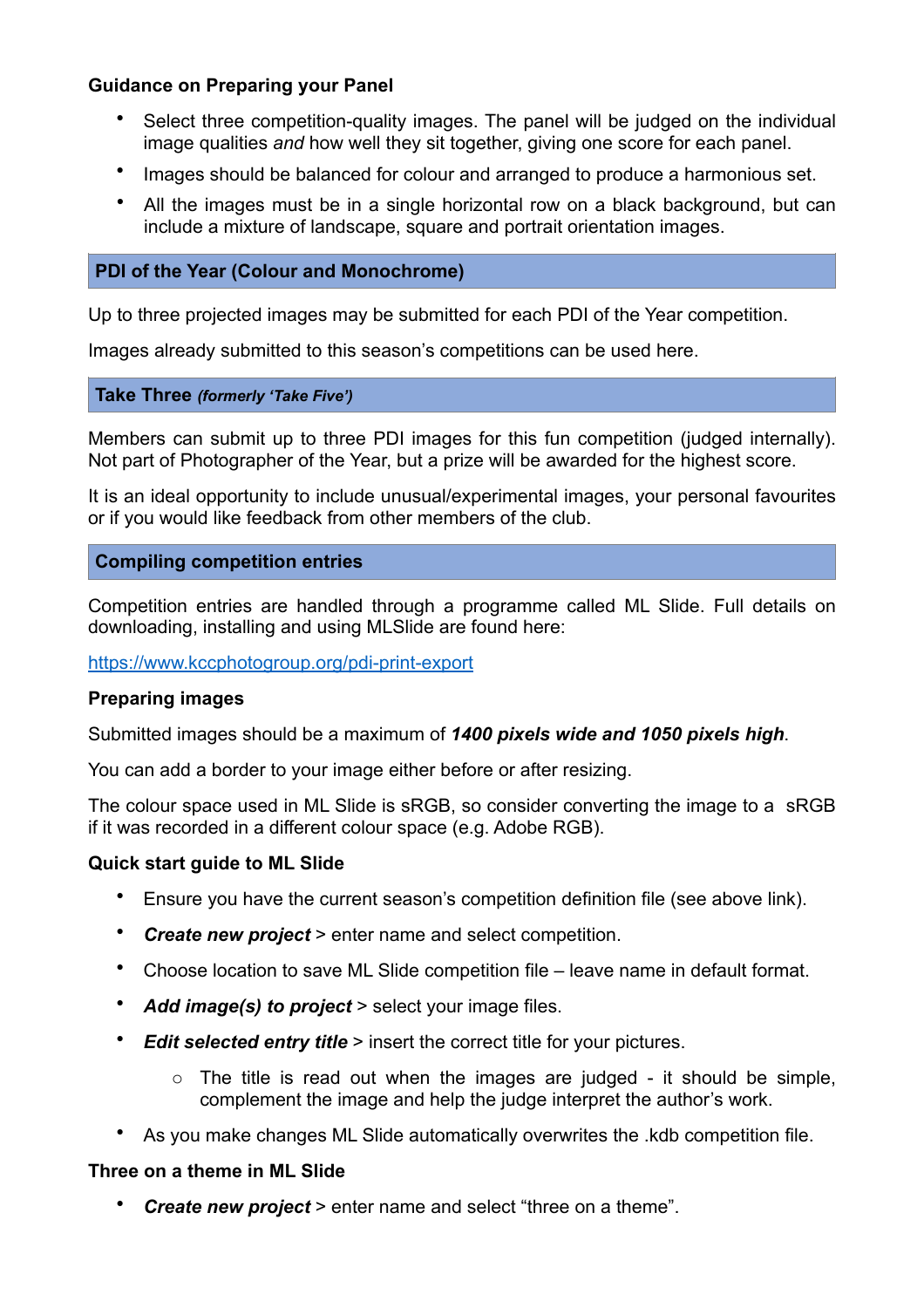- *Add a panel set to project* > Select panel image files.
- The ML Slide display will show four images: the panel itself and your three images **in the order you want them to be shown.** Right click on image to reorder.
- ML Slide will automatically generate a combined panel. This can be used, or the user may insert their own panel image, but this must have the three images in a straight, horizontal line, against a black background.
- *Edit selected entry title* > insert the correct title for your panels.

## **Submitting Entries**

Entries must be submitted **as an ML Slide (.kdb) file** 7 days prior to the competition.

Members are reminded that submitted images must be entirely their own work.

## **Transferring Entries**

## *Direct upload to the KCC Server*

- Entries MUST be submitted as an MLSlide .kbd file NOT the images files.
- Visit<https://tinyurl.com/kccphotogroupcompetitionentry>
- Use the password kcc
- Type your name in the box
- Drag and drop your named competition MLSlide entries where indicated. You can only upload files, not folders.
- You will get visual confirmation that the files have been uploaded successfully.
- The competition secretary will get automatic notification of your entry, you need do nothing else.
- NOTE: the server is online daily between 07.00 to 23.45 only.

# *OR Email entries to Competition Secretary*

If you are having trouble with the server submission, you may email your .kdb files to [kcccompetitionentry@gmail.com](mailto:kcccompetitionentry@gmail.com) 

## **Photographer of the Year**

Over the course of the season, members accrue points, from the following competitions:

- Themed competition: two highest scores from each competition evening.
- Three on a theme: one highest score.
- Colour/mono print/PDI of the year: two highest scores per competition evening.

In summary, one score will contribute if fewer than three entries are judged, two scores in the case of three or four entries and three scores in the (rare) case of five or more entries.

This highest scoring member at the end of the season is the Photographer of the year.

## **Malcolm Taylor Trophy**